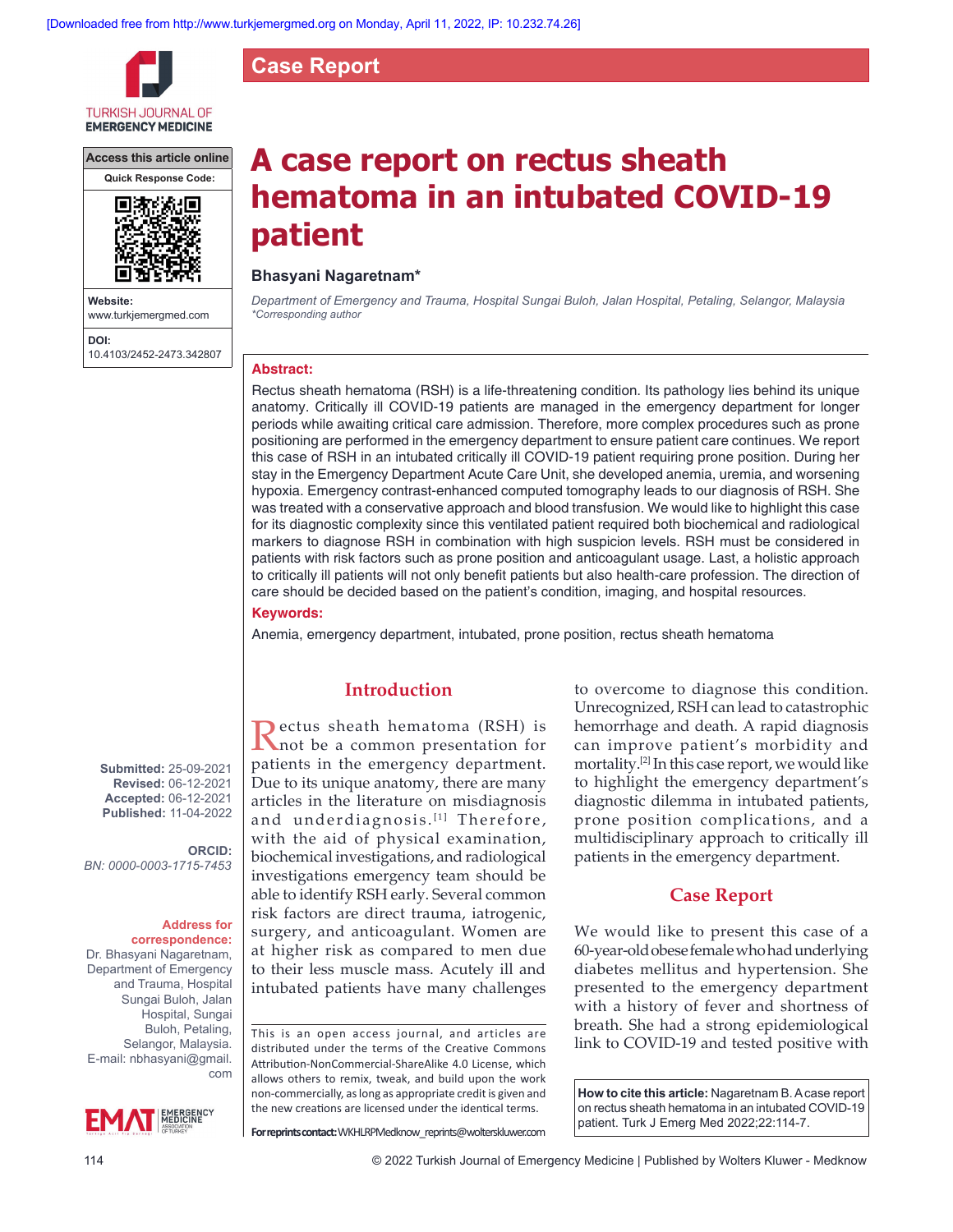polymerase chain reaction test. On presentation, she was hypoxic and was intubated for respiratory distress. She was treated for severe COVID-19 pneumonia complicated with right segmental and subsegmental pulmonary artery embolism.

Postintubation, she remained hypoxic despite high ventilator settings using lung‑protective strategy. She was admitted to the Emergency Critical Care (ECC) while awaiting bed in the intensive care unit (ICU) and managed by emergency physicians with critical care exposure. Her treatment in the ED included steroids (intravenous methylprednisolone 2 mg/kg daily), anticoagulant (subcutaneous enoxaparin sodium 60 mg twice daily), and immunomodulatory drug (Tablet baricitinib 4 mg daily). Decision to prone was made to improve ventilation. The patient was placed in prone position by trained staff, and she stayed in prone position for 20 h from day 2 to day 3 of admission. The patient remained hemodynamically stable during her prone position in Emergency Critical Care (ECC). No procedure or excessive movement was performed on her. She was put on a lateral position post supine and staff noticed several pressure sores over the left cheek; otherwise no obvious bruises or hematoma were seen over the body.

On day 5 of admission to ECC, we noticed downtrend hemoglobin levels and climbing urea levels as shown in Figure 1. Her coagulation profile and platelet were normal. Clinically, she had no evidence of active bleeding. From day 7 to day 8 of admission, her oxygen requirement increased drastically as her hemoglobin decreased. On examination, there was a vague mass palpable over the suprapubic region. She was referred to the Surgical Department to rule out occult bleeding. An urgent esophagogastroduodenoscopy (OGDS) revealed pangastritis with hemorrhagic spots and no active bleeding. We proceeded with computed tomography (CT) of the abdomen which revealed a



**Figure 1:** Hemoglobin and urea trend throughout the admission

right RSH extending to the extraperitoneal space of the right hemipelvis and right lateral pelvis with no active blush wall as shown in Figure 2. Her anticoagulant was withheld and she was transfused with two units of packed red blood cells.

Posttransfusion, her oxygen requirement decreased and she was successfully extubated by the emergency team on day 13 of admission as described in Table 1. She was weaned down from noninvasive ventilation to high-flow mask and was admitted to the general ward. Her hemoglobin remained stable and her urea decreased drastically. Her abdomen girth was continuously observed in the ward.

Informed consent was obtained from patient's daughter to allow her data used scientifically.

## **Discussion**

RSH is an underdiagnosed clinical condition. It was first described 2500 years ago as a result of abdominal trauma.[2] The rectus abdominis muscle is made up of two parallel vertically aligned muscles, separated in the midline by the linea alba. The arterial supply to the rectus abdominis muscle arises from the superior and inferior epigastric arteries. The inferior epigastric artery runs superiorly on the posterior surface of the rectus abdominis muscle and anastomoses with superior epigastric vessels at the umbilicus level. Hence, injuries to the inferior epigastric vessels lead to bleeding profusely posteriorly due to the lack of tamponade effect. Whereas injury to the superior epigastric muscles and anastomosis sites is usually self‑limiting with the aid of surrounding muscles.<sup>[3]</sup>

On the other hand, COVID‑19 is a highly contagious infectious disease that causes a variety of symptoms and



**Figure 2:** Venous phase: Hematoma over the lateral aspect of the inferior right rectus abdominis muscle and within rectus sheath extending to the right extraperitoneal space of the right hemipelvis (red arrow)

**Turkish Journal of Emergency Medicine** - Volume 22, Issue 2, April-June 2022 115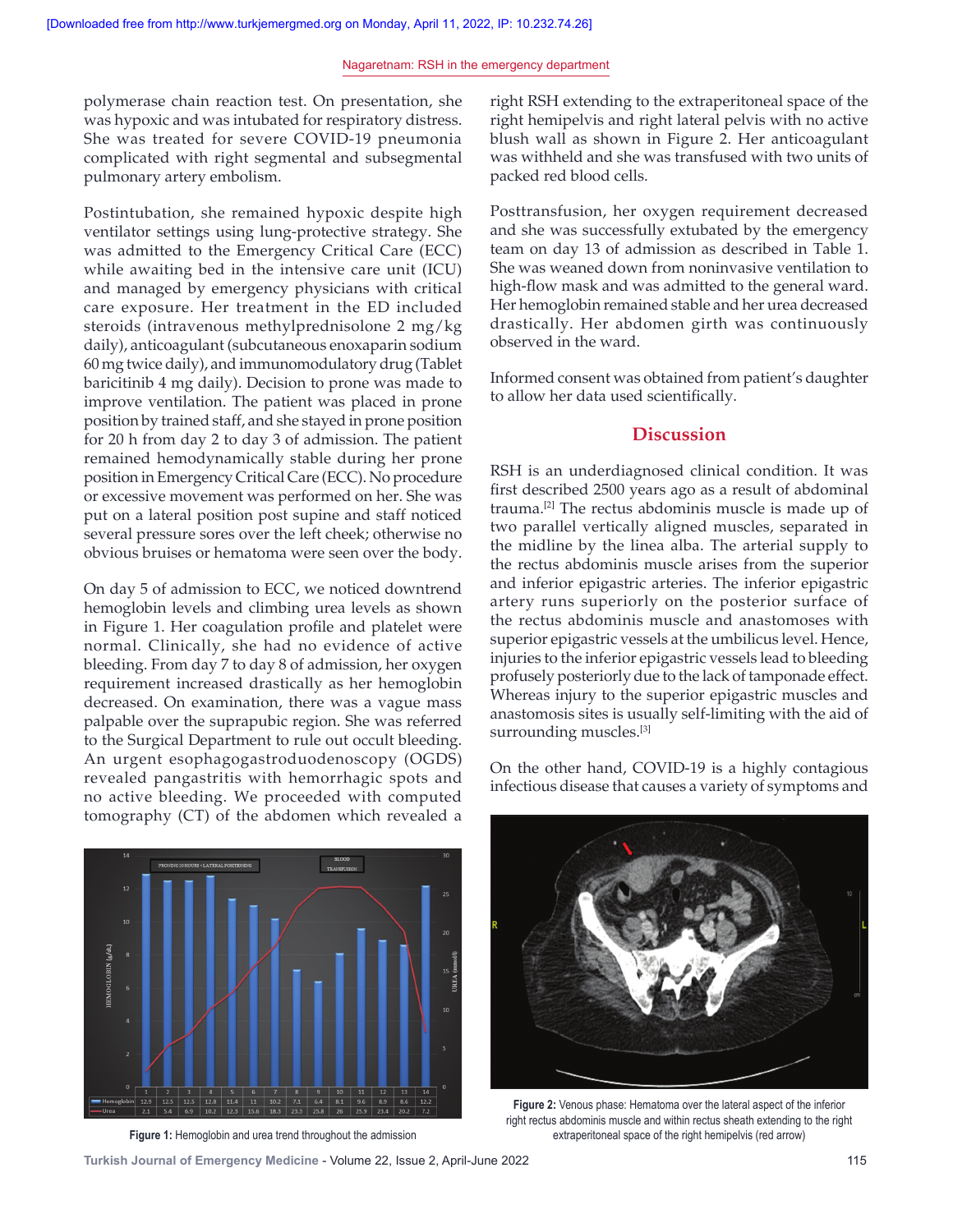| Nagaretnam: RSH in the emergency department |  |  |  |  |
|---------------------------------------------|--|--|--|--|
|---------------------------------------------|--|--|--|--|

| Table 1: Oxygenation trend throughout the admission |       |                                                                                                                                                                                             |         |       |       |       |       |                |
|-----------------------------------------------------|-------|---------------------------------------------------------------------------------------------------------------------------------------------------------------------------------------------|---------|-------|-------|-------|-------|----------------|
| <b>Arterial</b><br><b>Blood gas</b>                 | Dav 1 | Day 2                                                                                                                                                                                       | Day $3$ | Day 4 | Day 5 | Day 7 | Day 9 | <b>Day 11</b>  |
| pH                                                  | 7.57  | 7.43                                                                                                                                                                                        | 7.47    | 7.44  | 7.46  | 7.44  | 7.50  | 7.47           |
| PO <sub>o</sub>                                     | 57    | 53                                                                                                                                                                                          | 275     | 81    | 84    | 86    | 183   | 74             |
| PCO <sub>2</sub>                                    | 29    | 41                                                                                                                                                                                          | 36      | 37    | 36    | 35    | 32    | 36             |
| HCO,                                                | 26.6  | 27.2                                                                                                                                                                                        | 26.2    | 25.1  | 25.6  | 23.8  | 25    | 26.2           |
| Oxygen<br>requirement                               |       | 15 L/min Supine FiO <sub>s</sub> : 1.0 Prone FiO <sub>s</sub> : 0.6 Supine FiO <sub>s</sub> : 0.6 Supine FiO <sub>s</sub> : 0.5 Supine FiO <sub>s</sub> : 1.0 Supine FiO <sub>s</sub> : 0.7 |         |       |       |       |       | $FiO_{2}: 0.5$ |

|  | ahle 1: Oxygenation trend throughout the admiss |  |  |
|--|-------------------------------------------------|--|--|

FiO<sub>2</sub>=Fraction inspired oxygen

complications. Sadly, overall mortality has been recorded as high as 31.5%.[3] However, with the increasing number of patients and limited critical care units, overcrowding in the EDs are at alarming levels. This directly affects patients' admission rates to critical care units, and the EDs have to evolve and expand their role in the care for these stranded patients.[4]

Intubated patients, in particular, carry more diagnostic difficulty for complications as they are sedated and paralyzed to facilitate ventilation. They are unable to accurately point out their pain or discomfort. Therefore, the attending physicians need to heighten their diagnostic senses using limited physical examination and biochemical values to make a diagnosis. Limited contact time with patients to prevent the spread of COVID‑19 might not give us the liberty of performing frequent and serials exams.

There are various clinical presentations in nonventilated patients diagnosed with RSH. The most common presentation is abdominal pain (84%–97%); however, in ventilated patients, it is important to pay special attention to other biochemical parameters to detect this condition. Expanding hematoma may present with signs of hypovolemic shock and most definitely anemia, as detected in this patient.<sup>[2]</sup> Serial hematocrit and hemoglobin can be normal in initial acute blood loss but will be reducing if the bleeding continues requiring urgent transfusion.[5,6] Anemia can also lead to respiratory dysfunction. Sudden increase in oxygen requirement and clinical deterioration not corresponding to lung pathology should warrant further investigation. Hemoglobin concentration <10 g/dL is an independent predictor of extubation failure (sensitivity 76% and specificity 72%).<sup>[7]</sup> Thus, prompt transfusion to increase oxygen‑carrying capacity is warranted in all patients. As we see in this case, the patient's oxygen requirements significantly reduce after blood transfusion.<sup>[8]</sup>

In this COVID era, imaging is one of the best diagnostic modalities in hemodynamically stable patients. Ultrasound has a sensitivity of 80%–90%, whereas CT abdomen has a 100% sensitivity in detecting RCH. Not only can it accurately classify the severity of the pathology but also can be used to identify alternative diagnoses in a diagnostic dilemma.[2]

Prone ventilation has recently been incorporated as a part of ventilation strategy in patients with COVID-19 by reducing the ventral‑dorsal transpulmonary pressure difference, improving lung perfusion and oxygenation. However, like all procedures, prone position also comes with certain complications. Mild trauma, vigorous contraction of rectus abdominis muscle, or sudden position change can easily cause tear of the inferior epigastric vessels causing RSH.<sup>[1,9]</sup> Therefore, it is of utmost importance for us to weigh the risk and benefits before the procedure. Our ED team has recently designed an Emergency Critical Care (ECC) to provide higher standards of care to ventilated patients awaiting ICU admission. Training for all levels has definitely installed more confidence in performing complicated procedures such as proning in the emergency setting.

Another common cause of RSH is the use of low-molecular-weight-heparin. About 70% of patients therapeutically anticoagulated are at high risk of RSH. Patients with abdominal wall injections and steroid therapy should also be inspected for any signs of RSH that can lead to catastrophic internal bleeding if left unidentified.<sup>[10]</sup>

The role of handling critical care patients has shifted to the ED team both in acute and critical phases. It is also important to involve surgical, radiology, and anesthesiology teams early when considering the diagnosis of RSH.

The evaluation of surgical versus conservative management should be discussed in the team. The majority of the cases are treated conservatively with blood transfusion, fluid resuscitation, and anticoagulant reversal. This is only suitable for patients who are hemodynamically stable and with nonexpanding hematoma.[1,5] It is crucial to monitor serial hemoglobin and signs of infection.<sup>[1]</sup> For patients who are unstable, a more invasive approach is warranted to stop the bleeding.

In COVID‑19, it is important to remember the overall risk of thrombotic events in critically ill patients is 18.1%.[11] Therefore, the decision to restart anticoagulants should be carefully deliberated if there is a stable hemoglobin trend with no ongoing blood transfusion, no evidence of